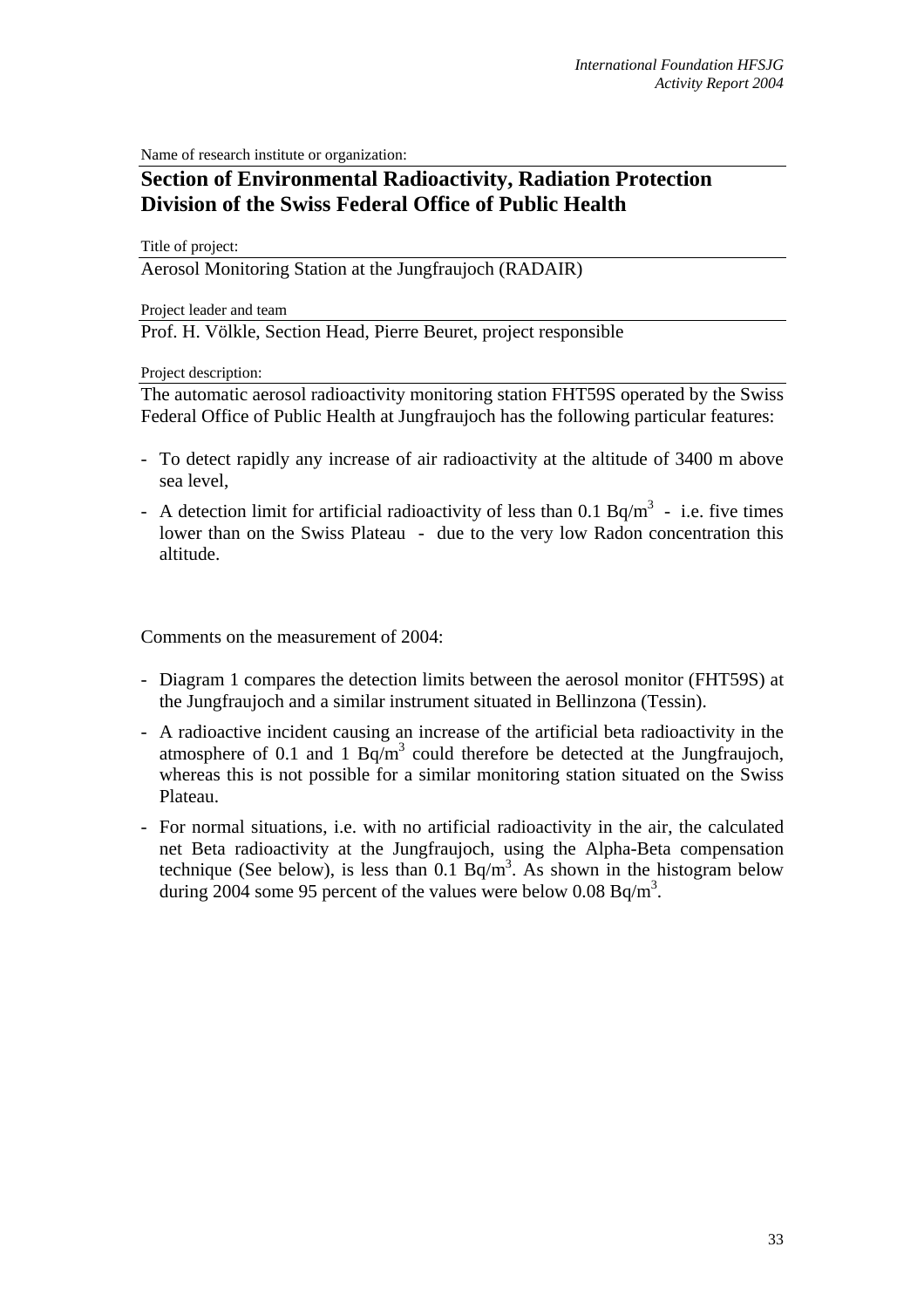

Graphic 1

The automatic  $\alpha/\beta$ -compensation technique applied by our aerosol monitoring stations is based on the simultaneously measured gross Alpha  $(A_G)$  and gross Beta (BG) radio-activity of the aerosols collected on the filter. The net (artificial) Beta radioactivity  $(B_N)$  is calculated by the following formula:  $B_N = B_G - f \cdot A_G$ . The constant factor f can be adapted either by the programme or by the operator.

Diagram 2 shows the contribution to the alpha radioactivity due to Radon daughters transported up to the Jungfraujoch during summer by air masses from the lowlands. During the period October 15 to July 31 maximal values were observed every 2 days.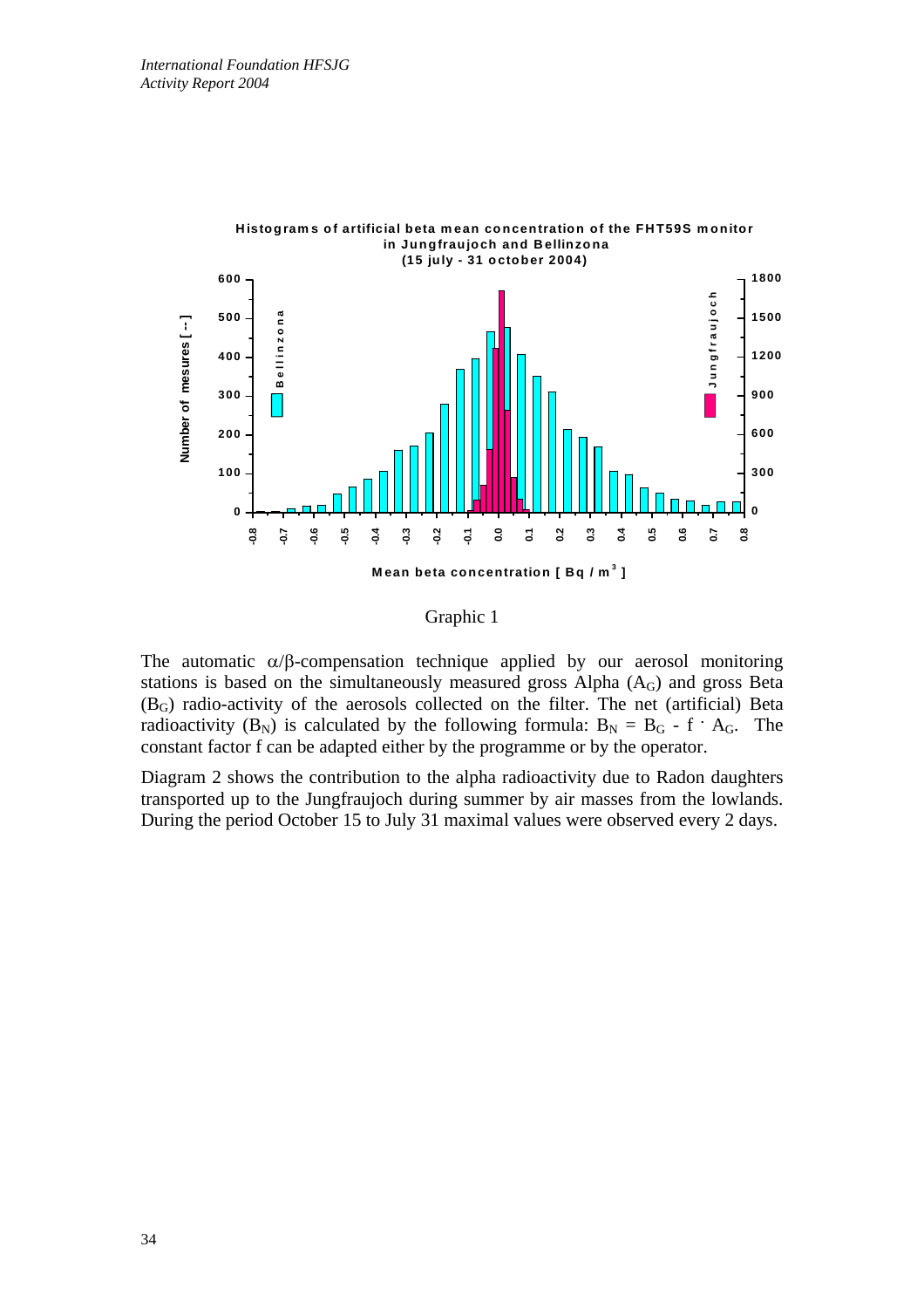

Graphic 2

Comments on technical aspects:

Apart from some minor telecommunication and electric power troubles, there was no major breakdown at the aerosol monitor during 2004.

## Key words:

Environmental Radioactivity Monitoring

Address:

Sektion Überwachung der Radioaktivität, Bundesamt für Gesundheit, Abt. Strahlenschutz, Ch. du Musée 3 CH-1700 Fribourg

Contacts:

Prof. H. Völkle Tel.: +41 26 300 9161 Fax: +41 26 300 9743 http://www.bag.admin.ch/strahlen/ionisant/radio\_env/surveillance/d/surveiller.php